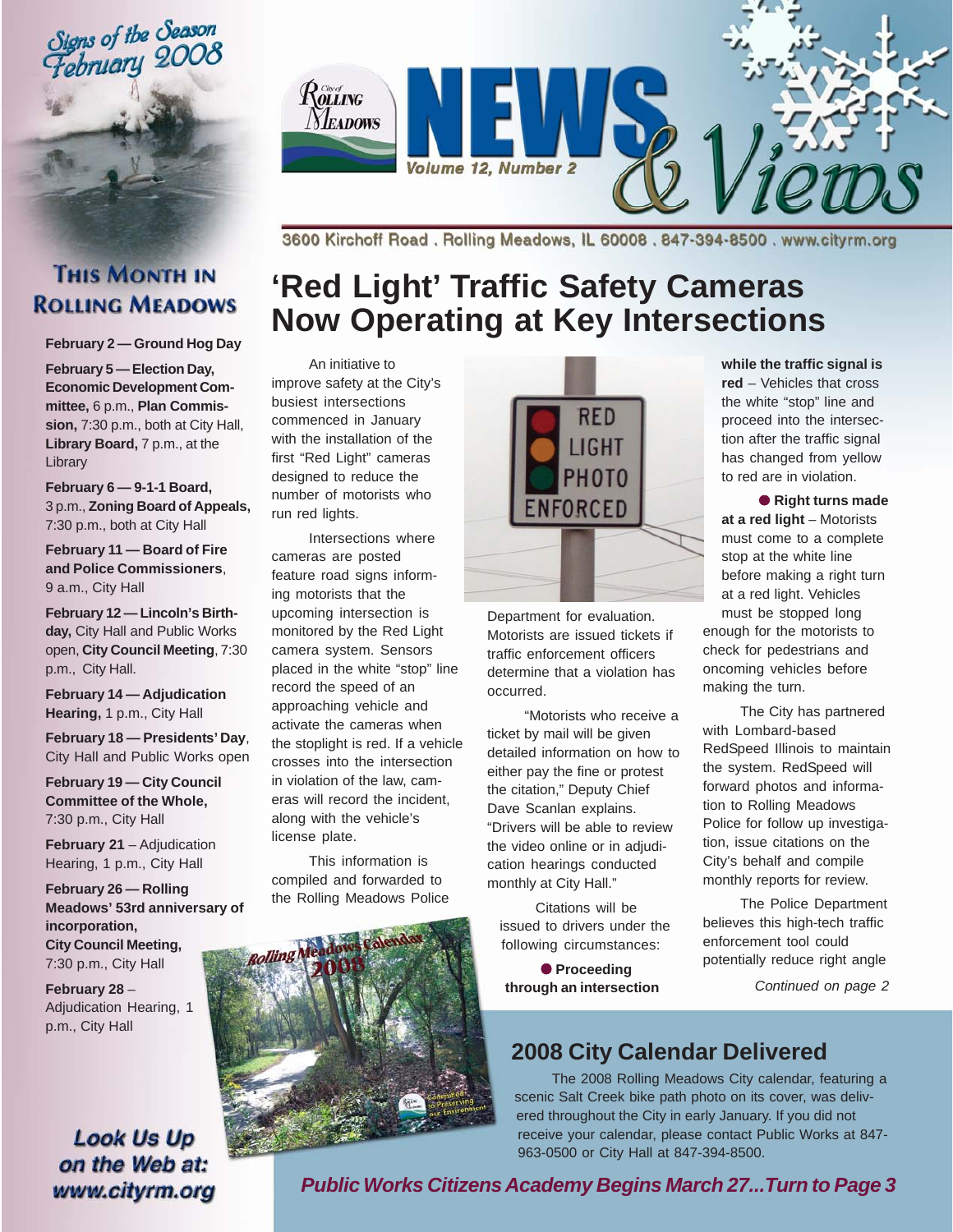### **City Receives \$152,000 Grant For Commuter Drive Bike Path Extension**

Rolling Meadows has received \$152,000 in grant funding for a bike path extension project along Commuter Drive, the western access road leading from Rohlwing Road to the Arlington Park Metra station.

The funding, provided through the Chicago Metropolitan Agency for

Planning's **Congestion** Mitigation and Air Quality (CMAQ) grant, will cover preliminary engineering studies in 2008 that are necessary for the City to extend the Rohlwing Road bike path east-



bound to the Metra station.

The City has agreed to put forward \$38,000 (20%) in local matching funds for the project. These costs are planned to be split 50/50 with the Village of Arlington Heights, where the train station is located.

"The City has long expressed interest in extending the bike path system to allow alternative transportation to and from the Arlington Park Metra station," Public Works Director Fred Vogt explains. "This grant will help prepare for eventual construction of the path in 2009, and mark a giant step forward in achieving our bike path objective of enabling convenient, twowheeled access to all areas of the community, and reducing traffic congestion and air pollution."

Vogt says this funding may also help the City access federal funds to improve the adjacent Commuter Drive roadway. The road, used by hundreds of vehicles each day, is in extremely poor condition and may need to be closed if improvements are not made.

### **Frustration Grows Over Funding for Commuter Drive Improvements**

BY FRED VOGT, PUBLIC WORKS DIRECTOR

The hundreds of motorists who use Commuter Drive each day to reach the Arlington Park Metra station can vouch for the fact that the road is in extremely poor condition. This western access road to the station – used by residents of Rolling Meadows, Palatine, Buffalo Grove, Arlington Heights and several other neighboring

communities – has been a source of frustration for drivers and City officials for many years.

In the last several years, City staff members have met with officials from the Village of Arlington Heights, Arlington Park, Harvest Bible Chapel and Metra to

seek funding assistance from a variety of sources to repair the road. Those efforts met with no success.

A few years back, federal funding assistance helped rebuild the station's parking lot and enhance access from Wilke Road, but the project did not include the Commuter Drive western access.

Compounding matters was the fact that there was uncertainty as to who owned the property on which Commuter Drive sits. Through a series of title searches, the



efforts of former City

Attorney Don Rose and land surveys conducted by Arlington Heights, we discovered that Rolling Meadows, Arlington Heights, the Union Pacific Railroad, Arlington Park and the Illinois Department of Transportation all own portions of the road.

With that knowledge, we continued our efforts to secure funding to rebuild this aging – and increasingly dangerous – road. The results were the same. After Metra turned down the Rolling Meadows' request for assistance, the City was twice denied funding administered by the Chicago Metropolitan Agency for Planning. However, the Agency did approve funding for a bike path extension along Commuter Drive (see adjacent article).

Last November, the City submitted an application for federal Surface Transportation Program funding through the Northwest Municipal Conference Council of Mayors, which administers distribution of federal funds for area roadway projects. We hope to learn if our funding request will be approved by mid- to late-February.

Meanwhile, motorists who use Commuter Drive to access the Arlington Park Metra station must drive with caution and will suffer the same bonejarring, tooth-rattling rides they have endured daily for the past decade.

# **'Red Light' Traffic Safety Cameras**

*Continued from page 1*

collisions, also known as T-bone collisions, anywhere from 30 – 50%. The cameras will also change hazardous driving behavior by encouraging motorists to exercise caution when approaching an intersection, Deputy Chief Scanlan adds.

The Red Light camera system has been installed at no expense to taxpayers: RedSpeed receives a fee for every ticket issued. All tickets issued by the system are considered non-moving violations and are not part of a driver's record. The cameras are unable to record who is operating a vehicle.

Besides encouraging motorists to use caution at intersections, the system allows officers to spend more time serving the residents and businesses of Rolling Meadows, and less time monitoring dangerous intersections.

The City will complete installation of 12 cameras across the City in the next few months.

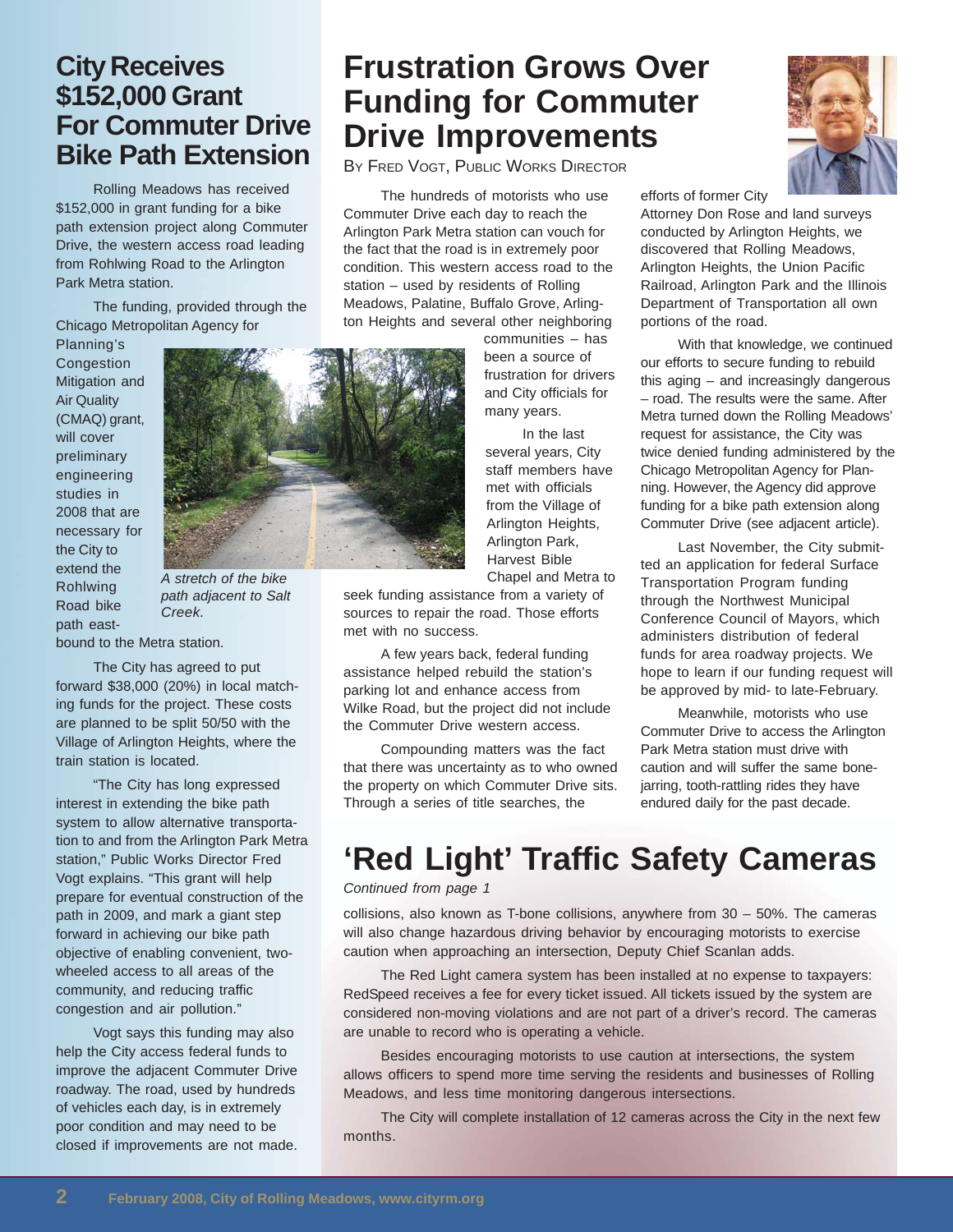### **Four-Part Citizens Training Academy Kicks Off March 27 at Public Works**

A four-part Citizens Training Academy hosted by the Public Works Department to help residents learn more about the vital role the Department plays in maintaining the City's quality of life begins Thursday, March 27.

The Academy will consist of three Thursday evening informational presentations (March 27, April 3 and April 10), culminating with a Saturday, April 12 "field course." Residents will participate in hands-on training activities and educational sessions and tour City facilities that, combined, offer a "behind-the-scenes" look at Public Works' operations.

"Public Works crews provide a range of services from snow plowing operations and underground utility repairs to water quality testing and road work — that have a

tremendous impact on our daily lives. Academy graduates will enjoy a greater understanding of these operations and how they affect us all," Assistant Public Works Director Bob Hartnett explains.

Topics to be presented during the four-session Academy include:

● **Underground Utilities Division** – Details the vast underground infrastructure of the City's underground water, sanitary sewer and storm sewer system.

● **Water Division —** Outlines the Department's water quality and monitoring operations. Participants will also learn how to perform basic plumbing maintenance to fix leaky water pipes, faucets, and other minor home plumbing problems.

● **Inspection Services** —Provides an introduction to how Public Works evaluates City infrastructure, such as streets, sidewalks and underground utilities.

● **Facilities Division** —Presents an overview of the number and types of City-owned facilities.

● **Street Maintenance Division —** Provides information on forestry services, refuse collection, snow removal and pavement maintenance.

The Department will host a complimentary lunch for Academy members following the April 12 facilities tour. In addition, Academy graduates will be recognized at an awards presentation



*Jeff Stewart of the Water Division makes repairs underground.*

Tuesday, April 22, during City Council's regular meeting.

To register for the inaugural Public Works Citizens Training Academy, or for more information, contact Bob Hartnett, Assistant Public Works Director, at 847-963- 0500, or **hartnett@cityrm.org**.

#### 37-Cent Water Rate Increase Reflected in March Utility Bills

 **Beginning in March, residents' water bills will increase by 37 cents per 1,000 gallons due to an increase in the amount the City must pay to purchase water consumed in Rolling Meadows. The average household consumes 7,000 gallons per month.**

**The increase results from a higher rate charged by the City of Chicago, the source of the City's water.**

# **Water Conservation Pays Off**

Water, like any other resource, is available in a limited supply, and conserving this valuable limited resource makes good sense, as well as *cents*.

Beyond the obvious environmental benefits, water conservation pays off economically. Residents will realize great financial savings by applying a few household water conservation tips:

● Check the toilets in your home for **"silent leaks"** — Even where there are no visible signs of water leakage, small "silent leaks" may result in water escaping through the toilet, adding to the number of water gallons consumed in the home. A quarter-inch leak will waste over 300,000 gallons of water in one month's time, adding more than \$1,200 to a resident's water bill.

A simple test can determine whether a toilet has a silent leak. Add dye capsules, food coloring, powdered drink mix or instant coffee powder to the tank water and wait until the water turns a deep hue. Wait 30 minutes, making sure no one uses the toilet. The water in the bowl

should remain clear. If dye is seen seeping into the toilet bowl, there is a leak.

Next, draw a pencil mark on the back inside wall of the tank at the water line, turn off the water supply to the tank (either under the tank or at the main water shutoff), then wait 20 – 30 minutes. If the water level remains at the pencil mark, the leak is occurring at the refill valve, the unit on the left-hand side of the tank. If the water level falls below the pencil mark, the leak is in the flush valve, located in the tank's center.

In either case, replacing the problem valve can save significant expense on a homeowner's water bill.

● **Flush toilets only when necessary** — The average family consumes eight times more water flushing the toilet than is used for cooking and drinking. Toss tissues and other bathroom refuse in a wastebasket to avoid unnecessary flushing.

● **Wash dishes in the dishwasher** — Most people don't realize that full dishwashers consume about 50% less water than is used when dishes are washed and rinsed by hand.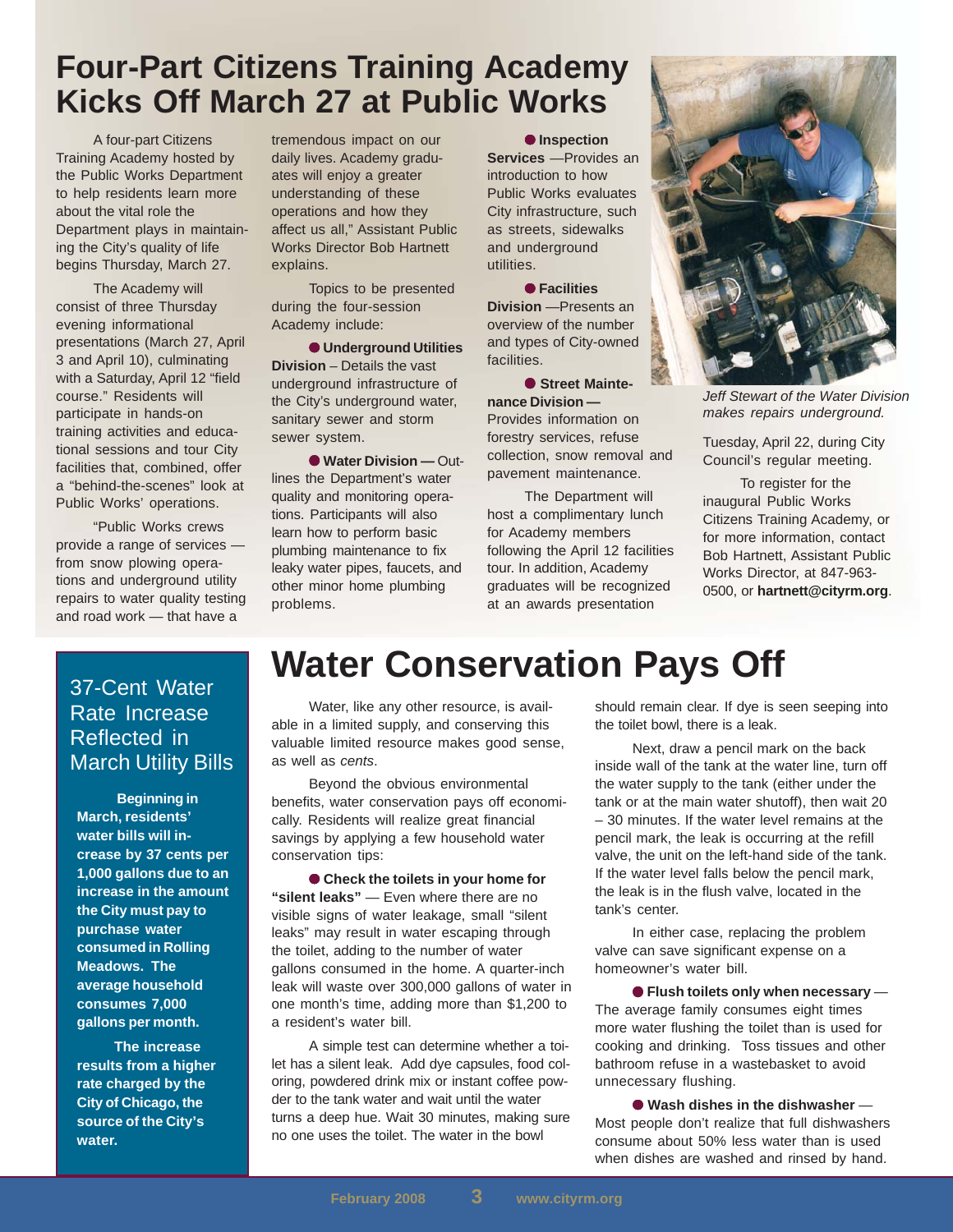#### **Developers Still Seeking Viable Redevelopment Plan Four Years After Dominick's Closed**

Four years after Dominick's Finer Foods closed the superstore anchoring a retail center at the southeast end of the City's Kirchoff Road downtown, developers are still struggling to create a viable redevelopment plan for the 11-acre site. The soft economy, especially the decline of the housing market and the mortgage credit crunch, is a big part of the problem.

The site was originally planned for retail, but the City's retail center has now moved southeast to the area where Golf and Algonquin Roads intersect. Finding no developers interested in bringing retail businesses to the former Dominick's site, City planners worked to create a mixed use residential/retail redevelopment.

Plans for the property received extensive public discussion for nearly four years, including neighborhood meetings, City Council and Plan Commission meetings, coverage in the *News & Views* newsletter, Economic Development Committee meetings and annual goal setting sessions.

In 2006, City Council approved a \$70 million mixed use development proposed by Schaumburg-based Bristol Moran Development, which included 21,000 square feet of retail space, 32 condominium homes, 233 multi-family units and 42 row homes. That proposal failed when the developer realized the total cost of the project was too high for it to be successful.

One problem is that Dominick's has a lease that requires it to continue paying rent on the property it vacated until 2009. Until that lease expires, the property owner has little incentive to sell the property. The Bristol Moran proposal offered the owner \$9.6 million, and agreed to cover costs of relocation, environmental cleanup, and prepayment penalties.

The plan included about \$2 million in costs to relocate existing businesses on the site, heavy expenses to clean up three hazardous waste sites, and a \$500,000 penalty for debt repayment. "Eventually, all these additional costs killed the project," says City Manager Tom Melena.

The site is part of an existing tax increment financing district (TIF), but the opportunity to apply that tax abatement to project costs gets smaller every year the site sits vacant and will expire in 2011. City officials have hesitated to seek an extension, even if they could gain approval from the other taxing bodies that would lose revenue if the TIF is extended.

Developers now doubt that a plan including condominiums and row houses will work, because of the collapse of the market for new housing.

Developers are still interested in the site, and City officials have been working feverishly to find a workable plan, but Melena says "it's going slower than molasses in January."

Meanwhile, the City loses tax revenues that could be coming from a redeveloped site, and a large section in the City's downtown appears blighted.

### **Special Service Area to Fund Police, Fire Coverage at Woodfield Gardens**

City officials have established a Special Service Area covering the Woodfield Gardens apartment complex and neighboring Meadow Square Shopping Center in anticipation of a possible agreement to redevelop the 40-acre property at the southwest corner of Algonquin Road and Route 53. Creating the 10-year Special Service Area allows the City to generate an additional \$678,000 in 2008 to fund police and fire protection services for an area City planners see as ripe for redevelopment. Northbrook-based Pine Tree Commercial Realty has developed a preliminary mixeduse redevelopment plan for the site that features more than 500,000 sq. ft. of retail/ commercial space and 1,500 residential units.

"The density of the redevelopment proposal will inevitably require the commitment of additional public safety resources to Woodfield Gardens. The Special Service Area will fund three additional fire fighters, two police officers and one public works employee without asking the entire community to cover the costs," City Manager Tom Melena says.

#### *Serving the City: Serving City:* **Ward 1 Alderman John Pitzaferro**

**Birthplace:** Chicago, IL



**Family:** My wife, Stacey, and I will celebrate our 17<sup>th</sup> wedding anniversary this year. We have 4 children: Sarah (10), Renee (8), Ethan (7), and Nicholas (5).

**Occupation:** I own a financial services company based in Rolling Meadows, with over 100 employees – many of whom live in Rolling Meadows.

**Education:** Weber Catholic High School; Triton College (Major: Business)

**Resident of Rolling Meadows since:** 2000

**I ran for public office to...**help the voice of the people get to City Hall.

**I would like people to most remember me for…**listening to their concerns, helping them in times of need, and being a loyal friend.

**The accomplishment I'm most proud of is**...marrying my wife, Stacey.

**My favorite City event is...**the Plum Grove Creek Summer Picnic.

**The thing I like best about Rolling Meadows is...**the people! We are so blessed to live in this community. Our Public Works, Police, Fire, and Community Development Departments are second to none!

**My favorite place in Rolling Meadows**

**is…**the bike path along Kennedy Pond and Salt Creek.

**My idea of a great day is…**having a super soaker water fight with my kids on a hot summer day, then a BBQ dinner at home with family and friends.

**In my spare time, I like to…**spend time with family and friends.

**Three words that best describe me are...**caring, loyal, and passionate.

**People who knew me in high school would be surprised to know that...** have 4 kids and have been elected alderman.

**Few people know…**the tremendous time commitment necessary to be an alderman.

**I wish I had more time to…**be with my family and friends, and do more charity work.

**My favorite charity is...**The programs of Willow Creek Community Church that feed starving people at the local, national, and international levels.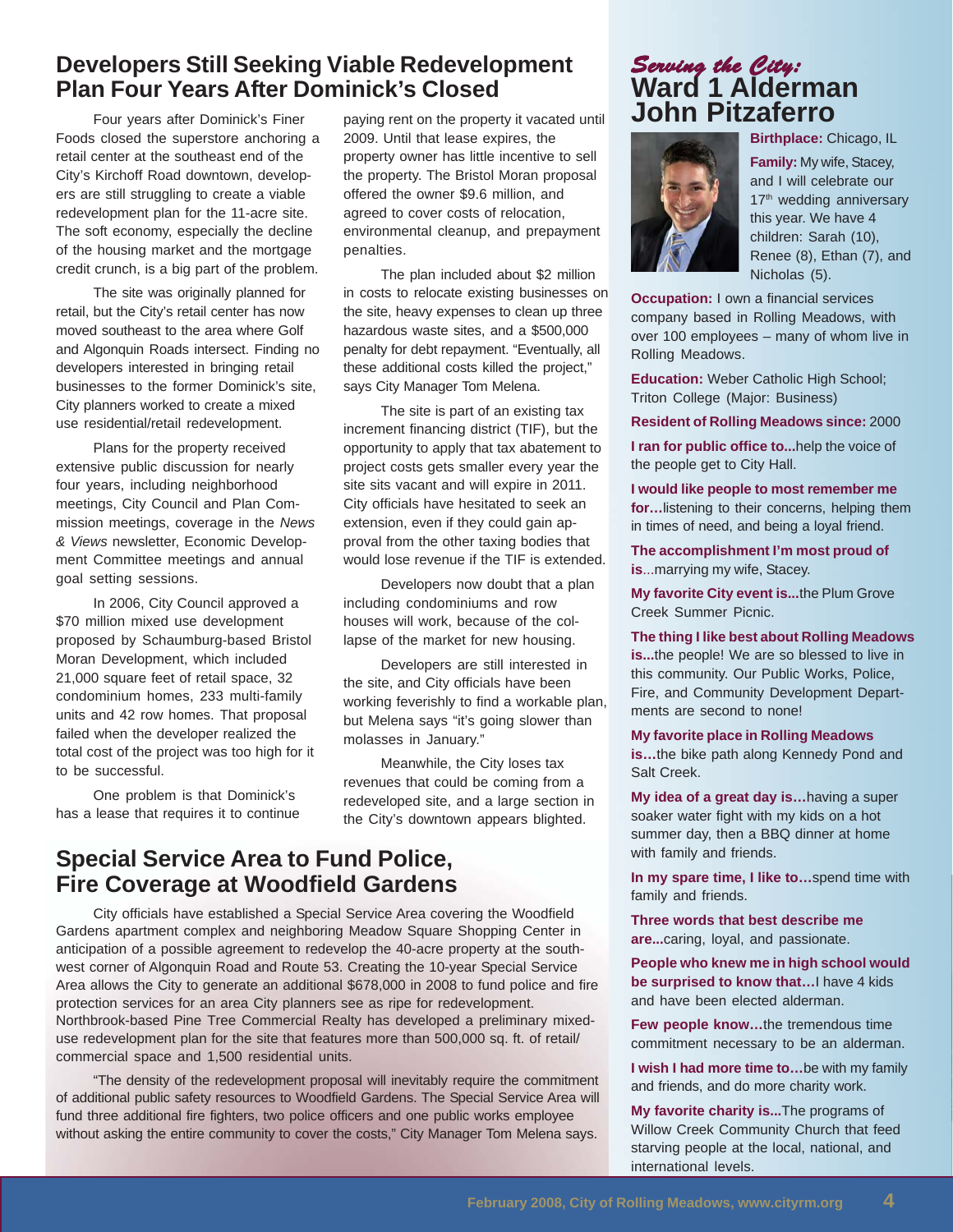# **Fleet Modernization Program Adds Equipment for Future Fire Station**

A fleet modernization and expansion program completed by the Rolling Meadows Fire Department in 2007 boosts its ability to maintain excellent fire protection services in the near-term, while helping Department officials allocate resources more effectively once a third fire

station is built along the Algonquin Road corridor, according to Fire Chief Ron Stewart.

The latest addition to the fleet, a 2006 American LaFrance Eagle Rescue Pumper, gives the Fire Department a total of three frontline fire engines and two fully-equipped backup vehicles. The new engine can pump 1,750 gallons of water per minute and provides the Department with what Chief Stewart calls a "fast

attack approach" to fire suppression, thanks to the vehicle's on-board hose configuration.

Rather than purchase a new, fully customized engine, the Department saved taxpayers nearly \$120,000 by purchasing a "demonstration" vehicle and modifying it to meet the City's requirements.

"The Fire Department's fleet modernization program significantly enhances our ability to maintain excellent service to Rolling Meadows' residents and businesses," Chief Stewart explains. "It also sets the stage for being able to immediately relocate equipment to a future third fire station in order to maximize service to all parts of the City."



A needs analysis reviewed by City Council late last year concluded that a new Fire Station 17 – one of ten official City goals approved in 2007 – would provide effective support to the growing southern portions of the City.

"Fire departments are measured by



*Engine 614 is the latest addition to the Fire Department fleet.*

their fire prevention efforts and their ability to rapidly respond to calls for assistance. Fire Department officials offered compelling evidence that, due to continued growth in the southern districts, we now face a coverage gap. We are short one fire station," City Manager Tom Melena explains.

Two sites are currently under consideration for a planned Station 17. One is adjacent to Willow Bend School; the other is along the Algonquin Road corporate corridor. Both offer an excellent location from which to serve the growing commercial/retail area in the vicinity of Golf and Algonquin Roads, and the surrounding residential neighborhoods.

Besides five main engines, the Fire Department's fleet consists of three ambulances (two frontline vehicles, one reserve); a hazardous materials (HazMat) "squad," two command vehicles, and an Underwater Rescue and Recovery van used by the Department's Dive Team.

### Holiday Inn Express Open for Business

*Mayor Ken Nelson (second from right), 6th Ward Alderman Kathy Kwandras (right) and City Manager Tom Melena (left, center) help cut a ceremonial ribbon to officially open the new Holiday Inn Express on Algonquin Road. The 135 room facility began operation in December 2007.*

#### **\$300,000 Renovation to Maximize Efficiencies at Plum Grove Fire Station**

City Council's approval of a \$300,000 renovation project for Plum Grove Fire Station (Station 16) allowed the Fire Department to embark on the next phase of a plan to modernize the facility and maximize operational efficiencies, Deputy Chief Scott Franzgrote reports.

Work commenced in January to create a completely new interior configuration that will make better use of existing space and enhance the ability of Fire Department personnel to coordinate operations. The project will be completed this spring.

The renovation plan reflects Plum Grove Fire Station's important role in the Fire Department's comprehensive strategy to effectively prepare for future fire protection needs.

For example, the new layout will create space for the Fire Department to consolidate its Training Division operations under one roof at Station 16.

"Logistically, it is much easier to coordinate Department operations when everyone is in the same building, as opposed to being on opposite sides of the City," Deputy Chief Franzgrote explains.

The renovations will add conference rooms and larger workspaces for Department training seminars, create a new entrance/reception area, and also move the Fire Prevention Bureau's offices from the basement to the ground floor.

"The Fire Prevention Bureau is an important aspect of the Department's proactive fire prevention program," Deputy Chief Franzgrote adds. "Bureau inspectors verify that buildings across the City meet code requirements, making Rolling Meadows a safer community in which to work and live. Modernized facilities will make the Bureau more effective in carrying out its mission."

The current remodeling project comes on the heels of last year's construction of a new dormitory facility, which increased Station 16's maximum capacity by 20%.